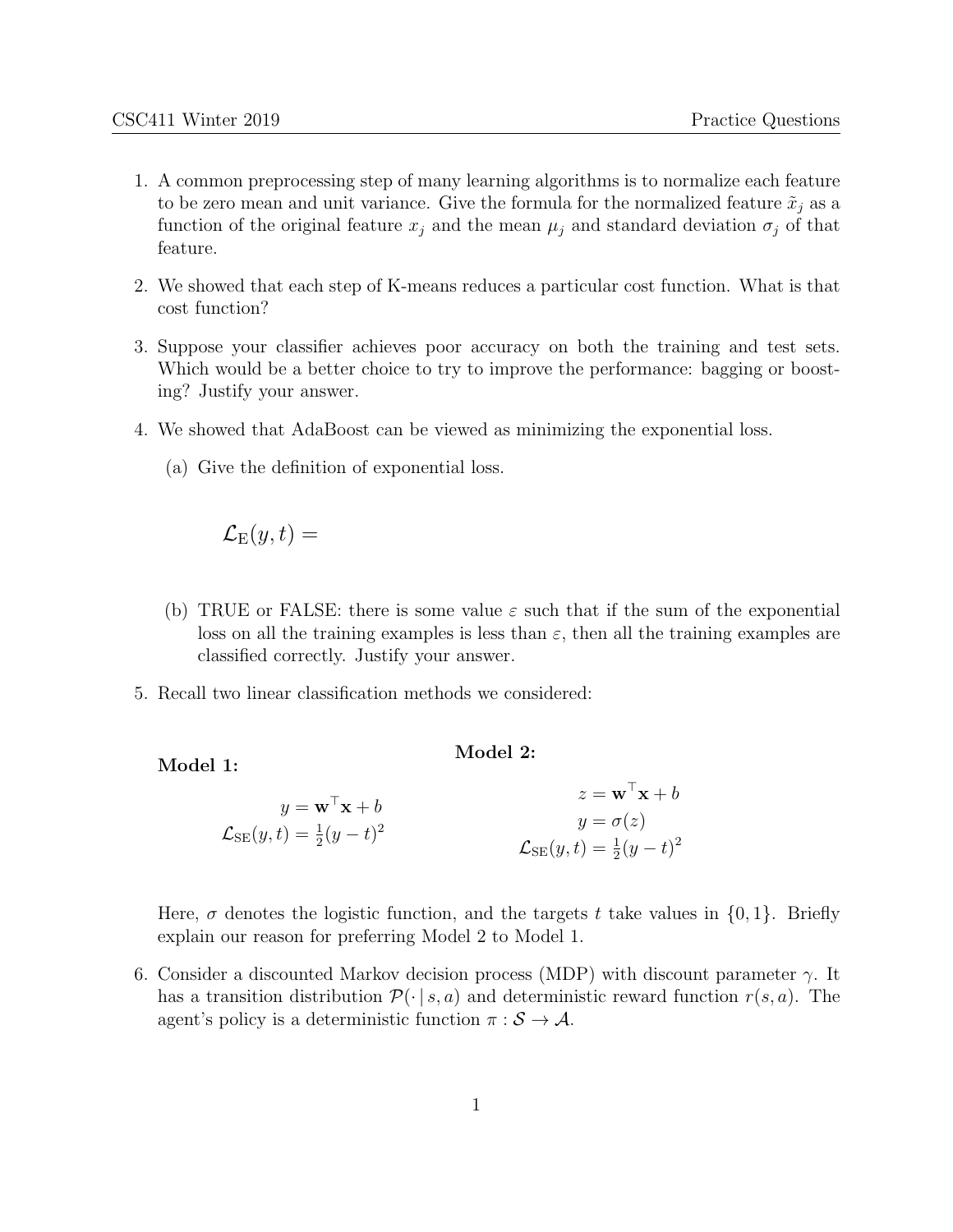(a) Give the definition of the state-action value function  $Q^{\pi}$  for a policy  $\pi$ . It should be given in terms of  $\gamma$  and the immediate rewards  $R_t = r(S_t, A_t)$  for  $t = 0, \ldots, \infty$ . You don't need to justify your answer.

$$
Q^{\pi}(s, a) =
$$

(b) Give the Bellman recurrence for  $Q^{\pi}$ , i.e. the formula expressing  $Q^{\pi}(s, a)$  in terms of an expectation over successor states. You don't need to justify your answer.

$$
Q^{\pi}(s, a) =
$$

7. Consider the following NumPy code for computing cross-entropy loss.

```
def cross_entropy_loss(z, t):
y = 1 / (1 + np. exp(-z))return -t * np.log(y) - (1-t) * np.log(1-y)
```
The formulas for y and  $\mathcal L$  are correct, but there's something wrong with this code.

- (a) What is wrong with the code? Hint: what happens when z is large?
- (b) Provide NumPy code implementing cross\_entropy\_loss which doesn't have this problem. You may want to use the function np.logaddexp, which takes two arguments a and b and returns  $log(e^a + e^b)$ .
- 8. We showed that the Support Vector Machine (SVM) can be viewed as minimizing hinge loss:

$$
\min_{\mathbf{w},b} \sum_{i=1}^{N} \mathcal{L}_{\text{H}}(y,t) + \frac{1}{2\gamma} ||\mathbf{w}||_2^2
$$

where hinge loss is defined as:

$$
\mathcal{L}_{\mathrm{H}}(y,t) = \max(0, 1 - ty)
$$

(a) TRUE or FALSE: if the total hinge loss is zero, then every training example must be classified correctly. Justify your answer.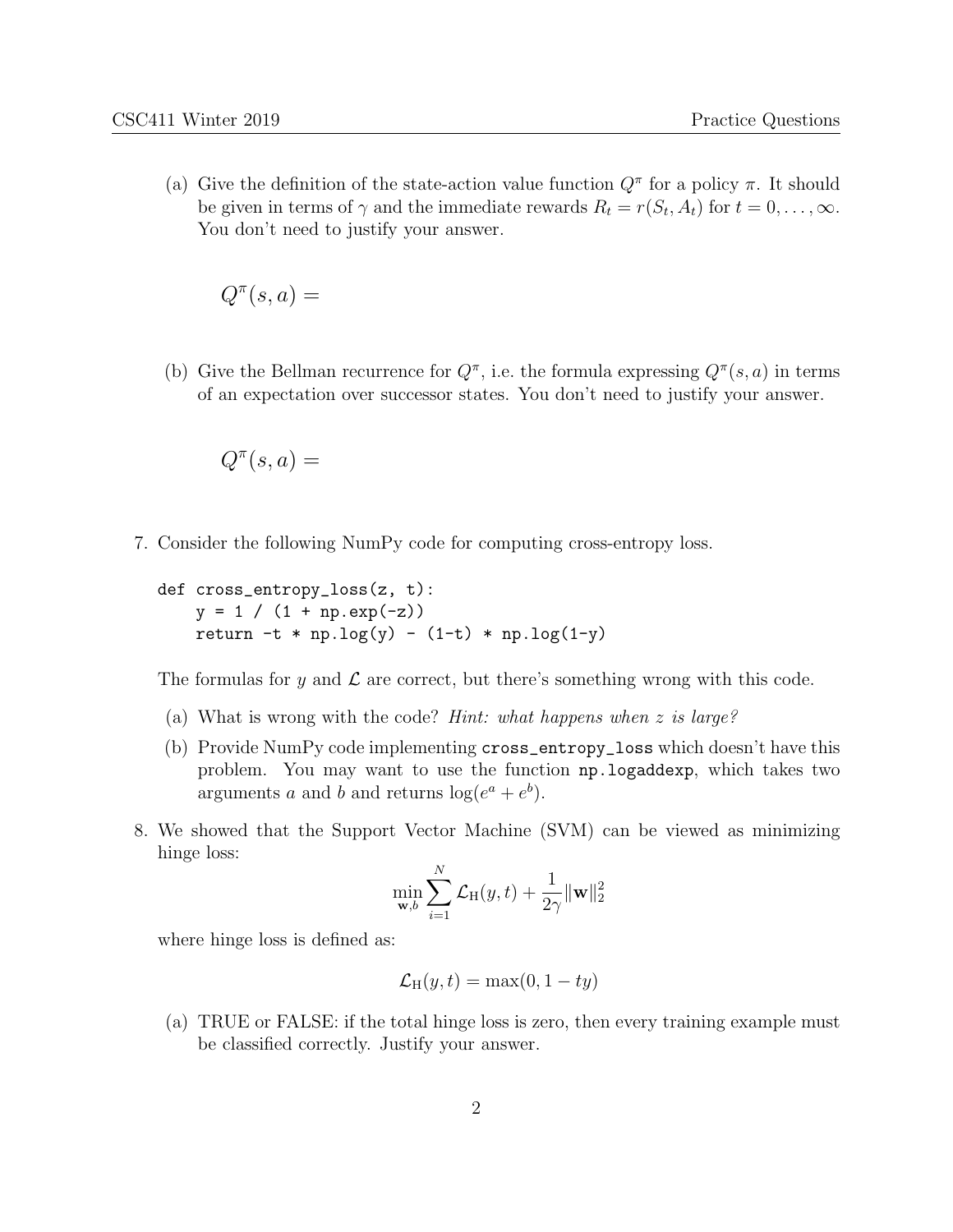(b) Suppose we replace the hinge loss with the following:

$$
\mathcal{L}(y, t) = \max(0, -ty)
$$

and otherwise keep the soft-margin SVM objective the same. What would go wrong?

9. The Laplace distribution, parameterized by  $\mu$  and  $\beta$ , is defined as follows:

Laplace
$$
(w; \mu, \beta) = \frac{1}{2\beta} \exp \left(-\frac{|w - \mu|}{\beta}\right).
$$

Consider a variant of Bayesian linear regression where we assume the prior over the weights w consists of an independent zero-centered Laplace distribution for each dimension, with shared parameter  $\beta$ :

$$
w_j \sim \text{Laplace}(0, \beta)
$$
  

$$
t | \mathbf{w} \sim \mathcal{N}(t; \mathbf{w}^\top \boldsymbol{\psi}(\mathbf{x}), \sigma)
$$

For reference, the Gaussian PDF is:

$$
\mathcal{N}(x; \mu, \sigma) = \frac{1}{\sqrt{2\pi}\sigma} \exp\left(-\frac{(x-\mu)^2}{2\sigma^2}\right).
$$

- (a) Suppose you have a labeled training set  $\{(\mathbf{x}^{(i)}, t^{(i)})\}_{i=1}^N$ . Give the cost function you would minimize to find the MAP estimate of w. (It should be expressed in terms of mathematical operations.)
- (b) Based on your answer to part (a), how might the MAP solution for a Laplace prior differ from the MAP solution if you use a Gaussian prior?
- 10. Consider one layer of a multilayer perceptron (MLP), whose computations are defined as follows:

$$
z_i = \sum_j w_{ij} h_j + b_i
$$
  

$$
y_i = \phi(z_i),
$$

where  $\phi$  is a nonlinear activation function,  $h_j$  denotes the input to this layer (i.e. the previous layer's hidden units), and  $y_i$  denotes the output of this layer.

Give the backprop rules for  $\overline{z_i}$ ,  $h_j$  and  $\overline{w_{ij}}$  in terms of the error signal  $\overline{y_i}$ . You can use  $\phi'$  to denote the derivative of  $\phi$ .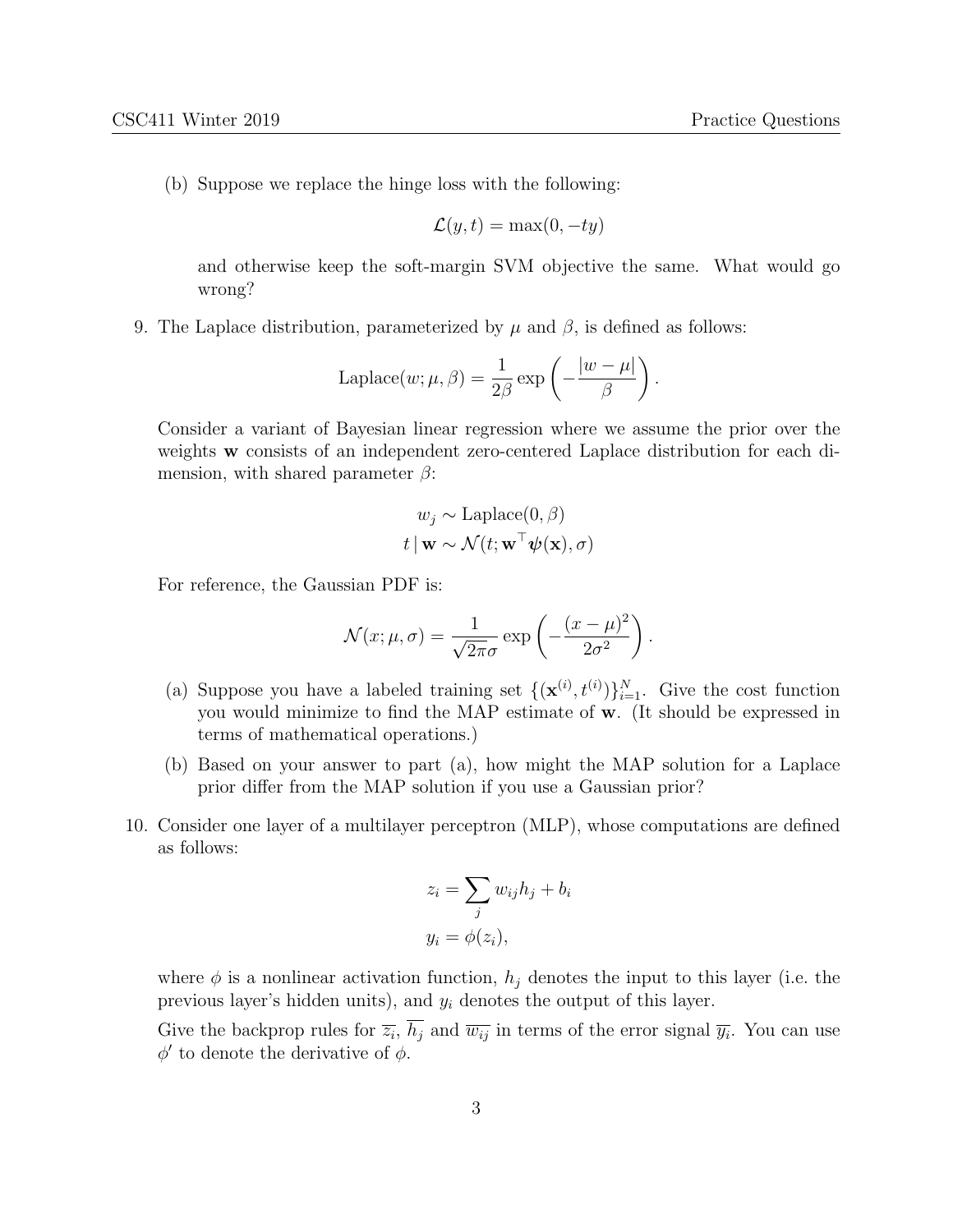$\overline{z_i} =$  $\overline{h_j} =$  $\overline{w_{ij}} =$ 

11. Recall that the beta distribution is defined by

$$
Beta(\theta; a, b) = \frac{\Gamma(a+b)}{\Gamma(a)\Gamma(b)} \theta^{a-1} (1-\theta)^{b-1},
$$

where  $\Gamma$  is the gamma function. Give values of a and b such that the distribution is highly concentrated around  $\theta = 0.75$ .

Hint: If you've forgotten the shape of the distribution, you can find the mode as a function of a and b by differentiating the log density.

$$
a =
$$
  

$$
b =
$$

12. Recall that the optimal PCA subspace can be determined from the eigendecomposition of the empirical covariance matrix  $\Sigma = \text{Cov}(\mathbf{x})$ . Also recall that the eigendecomposition can be expressed in terms of the following spectral decomposition of  $\Sigma$ :

$$
\Sigma = \mathbf{Q} \Lambda \mathbf{Q}^{\top},
$$

where Q is an orthogonal matrix and  $\Lambda$  is a digonal matrix. Assume the eigenalues are sorted from largest to smallest. You may assume all of the eigenvalues are distinct.

- (a) If you've already computed the eigendecomposition (i.e.  $\bf{Q}$  and  $\bf{\Lambda}$ ), how do you obtain the orthogonal basis U for the optimal PCA subspace?
- (b) The PCA code vector for a data point **x** is given by  $\mathbf{z} = \mathbf{U}^{\top}(\mathbf{x}-\boldsymbol{\mu})$ . Show that the dimensions of **z** are uncorrelated. (Hint: start by finding a formula for  $Cov(\mathbf{z})$ .)